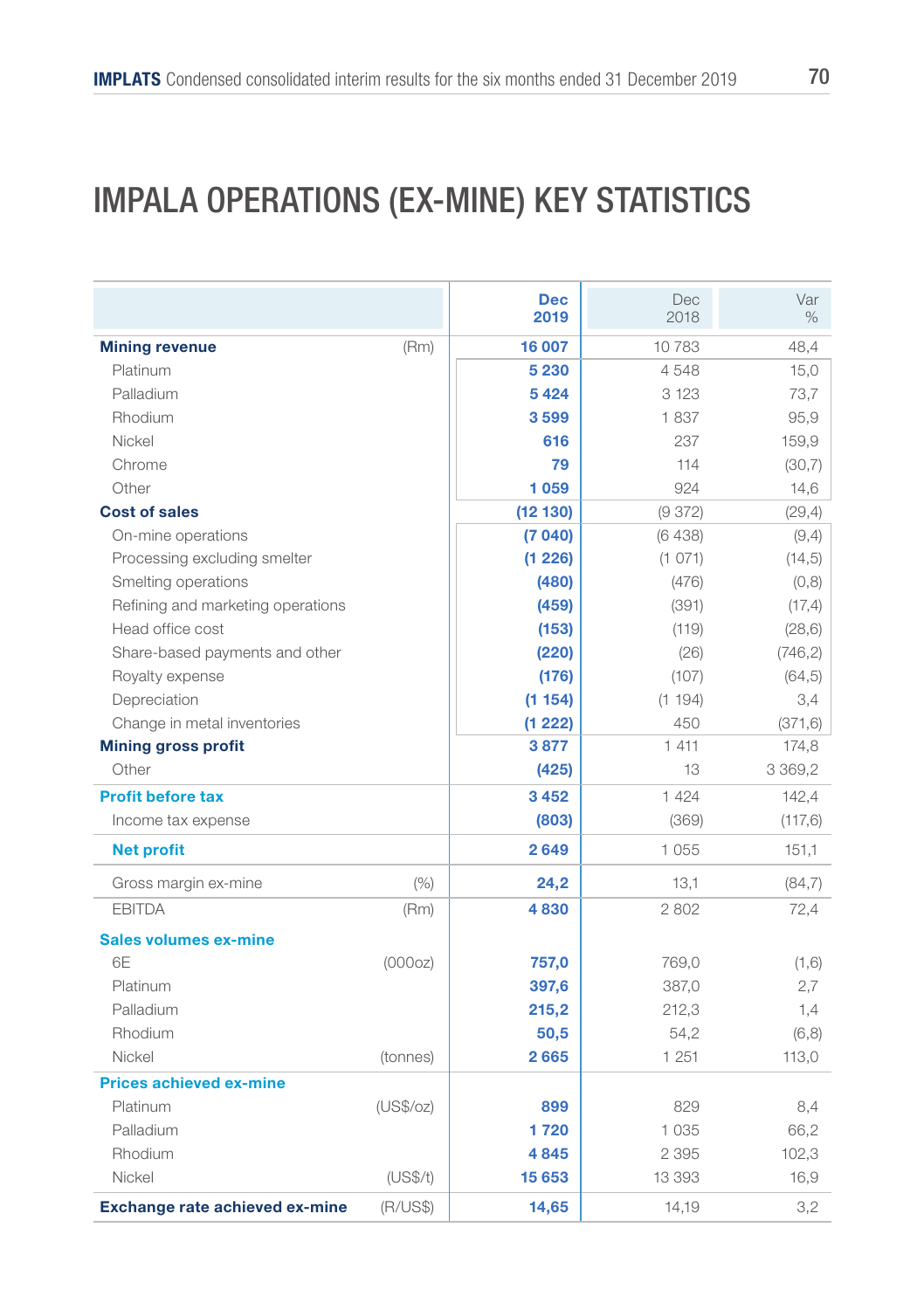### IMPALA OPERATIONS (EX-MINE) KEY STATISTICS

CONTINUED

|                                    |                       | <b>Dec</b><br>2019 | Dec<br>2018 | Var<br>$\%$ |
|------------------------------------|-----------------------|--------------------|-------------|-------------|
| <b>Production ex-mine</b>          |                       |                    |             |             |
| Tonnes milled                      | (000t)                | 5739               | 5969        | (3,9)       |
| % UG2 milled                       | (% )                  | 54,9               | 57,1        | (3,9)       |
| Development metres                 | (metres)              | 48 635             | 43 924      | 10,7        |
| Headgrade (6E)                     | (g/t)                 | 3,91               | 3,98        | (1, 9)      |
| 6E refined                         | (000oz)               | 760,5              | 743,5       | 2,3         |
| 6E stock adjusted                  |                       | 644,7              | 681,7       | (5,4)       |
| Platinum refined                   |                       | 377,9              | 405,0       | (6,7)       |
| Palladium refined                  |                       | 226,4              | 181.1       | 25,0        |
| Rhodium refined                    |                       | 58,5               | 44,2        | 32,4        |
| Nickel refined                     | (000t)                | 3939               | 1 376       | 186,3       |
| <b>Total cost</b>                  | (Rm)                  | 9358               | 8495        | (10, 2)     |
|                                    | (US\$m)               | 637                | 599         | (6,3)       |
| Per tonne milled                   | (R/t)                 | 1631               | 1 423       | (14, 6)     |
|                                    | (US\$/t)              | 111                | 100         | (11, 0)     |
| Per 6E ounce refined               | (R/OZ)                | 12 3 05            | 11 426      | (7,7)       |
|                                    | (US\$/oz)             | 868                | 806         | (4, 0)      |
| Per 6E ounce stock adjusted        | (R/OZ)                | 14 5 15            | 12 4 61     | (16, 5)     |
|                                    | (US\$/oz)             | 988                | 879         | (12, 4)     |
| <b>Capital expenditure</b>         | (Rm)                  | 998                | 1017        | 1,9         |
|                                    | (US\$m)               | 68                 | 72          | 5,6         |
| Stay-in-business capital           | (Rm)                  | 825                | 780         | 5,8         |
| Replacement capital                | (Rm)                  | 173                | 237         | 27,0        |
| <b>All-in sustaining cost</b>      | (Rm)                  | 10887              | 8512        | (27, 8)     |
|                                    | (US\$m)               | 740                | 559         | (23,3)      |
| Per 6E ounce sold                  | (R/OZ)                | 14 3 69            | 10 314      | (29, 8)     |
|                                    | (US\$/oz)             | 978                | 727         | (25, 2)     |
| Labour including capital at        |                       |                    |             |             |
| period end                         | (no)                  | 39862              | 39 009      | (2, 2)      |
| Own employees                      |                       | 28 771             | 28 159      | (2, 2)      |
| Contractors                        |                       | 11 091             | 10 850      | (2, 2)      |
| Centares per panel man per month   | (m <sup>2</sup> /man) | 19,6               | 21,8        | (10,1)      |
| Tonnes milled per employee costed* | (t/man/<br>annum)     | 293                | 307         | (4, 6)      |

*\* Average working cost employees.*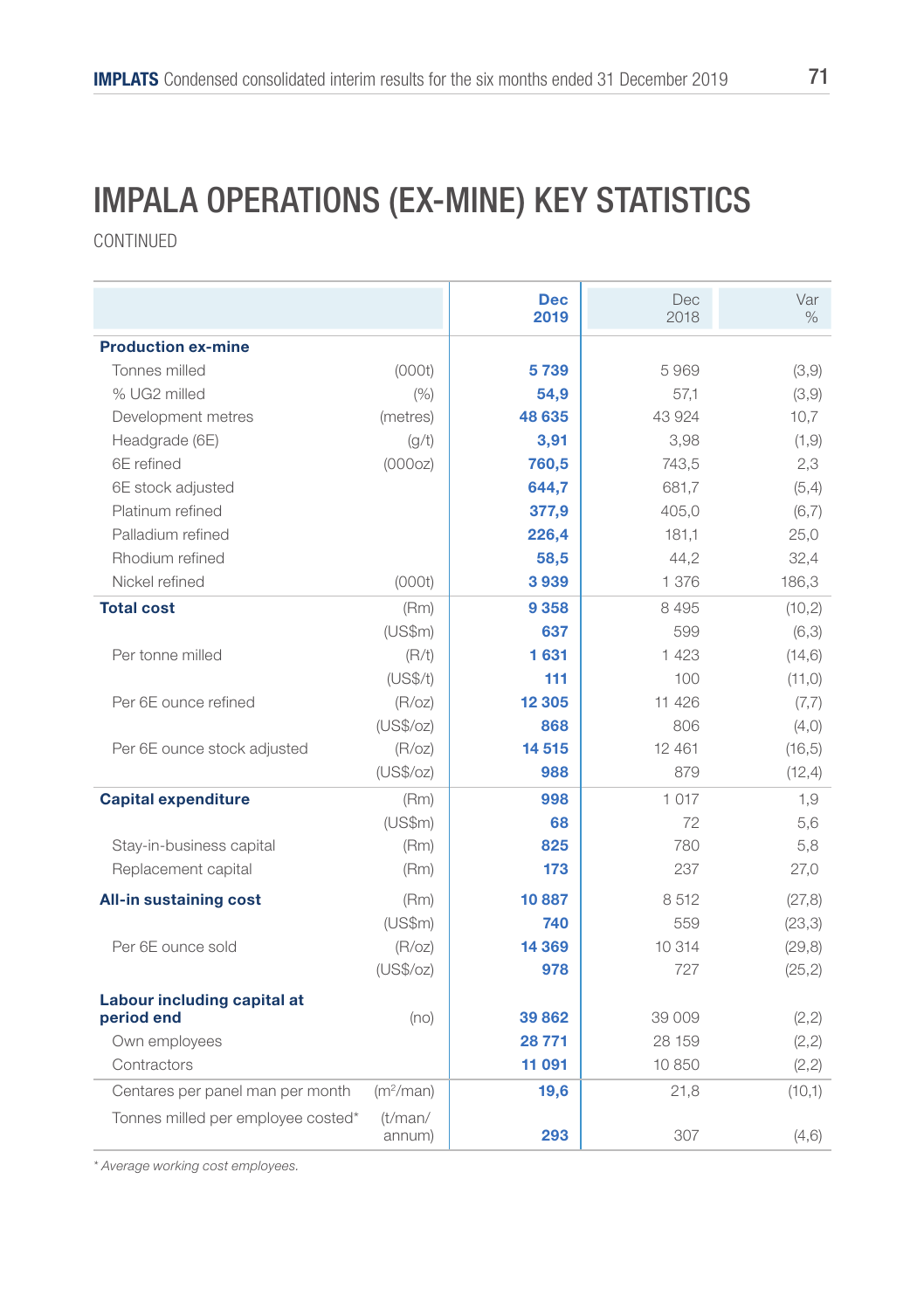### MARULA KEY STATISTICS

|                                                   |           | <b>Dec</b><br>2019 | Dec<br>2018 | Var<br>$\%$ |
|---------------------------------------------------|-----------|--------------------|-------------|-------------|
| <b>Revenue</b>                                    | (Rm)      | 2704               | 1 511       | 79,0        |
| Platinum                                          |           | 558                | 451         | 23,7        |
| Palladium                                         |           | 1067               | 591         | 80,5        |
| Rhodium                                           |           | 638                | 286         | 123,1       |
| Nickel                                            |           | 27                 | 18          | 50,0        |
| Other                                             |           | 71                 | 70          | 1,4         |
| Movement in commodity prices and<br>exchange rate |           | 343                | 95          |             |
| <b>Cost of sales</b>                              |           | (1538)             | (1 322)     | (16, 3)     |
| On-mine operations                                |           | (1136)             | (1016)      | (11,8)      |
| Processing operations                             |           | (140)              | (136)       | (2,9)       |
| Share-based payments and other                    |           | (4)                | 1           | (500, 0)    |
| Royalty expense                                   |           | (110)              | (57)        | (93, 0)     |
| Treatment charges                                 |           | (2)                | (2)         |             |
| Depreciation                                      |           | (146)              | (112)       | (30,4)      |
| <b>Gross profit</b>                               |           | 1 166              | 189         | 516,9       |
| Other                                             |           | 8                  | (9)         | 188,9       |
| <b>Profit before tax</b>                          |           | 1 174              | 180         | 552,2       |
| Income tax expense                                |           | (330)              | (61)        | (441, 0)    |
| <b>Net profit</b>                                 |           | 844                | 119         | 609,2       |
| Intercompany adjustment*                          |           | (531)              | (164)       | (223, 8)    |
| Gross margin                                      | (% )      | 43,1               | 12,5        | 244,8       |
| <b>EBITDA</b>                                     | (Rm)      | 1 2 4 5            | 292         | 326,4       |
| Sales volumes in concentrate                      |           |                    |             |             |
| 6F                                                | (000oz)   | 128,2              | 118,1       | 8,5         |
| Platinum                                          |           | 49,0               | 45.1        | 8,6         |
| Palladium                                         |           | 50,4               | 46,0        | 9,6         |
| Rhodium                                           |           | 10,1               | 9,5         | 6,3         |
| Nickel                                            | (t)       | 161                | 140         | 15,0        |
| Prices achieved in concentrate                    |           |                    |             |             |
| Platinum                                          | (US\$/oz) | 771                | 705         | 9,4         |
| Palladium                                         |           | 1434               | 900         | 59,3        |
| Rhodium                                           |           | 4064               | 2054        | 97,9        |
| Nickel                                            | (US\$/t)  | 11 234             | 8984        | 25,0        |
| <b>Exchange rate achieved</b>                     | (R/US\$)  | 14,98              | 14,32       | 4,6         |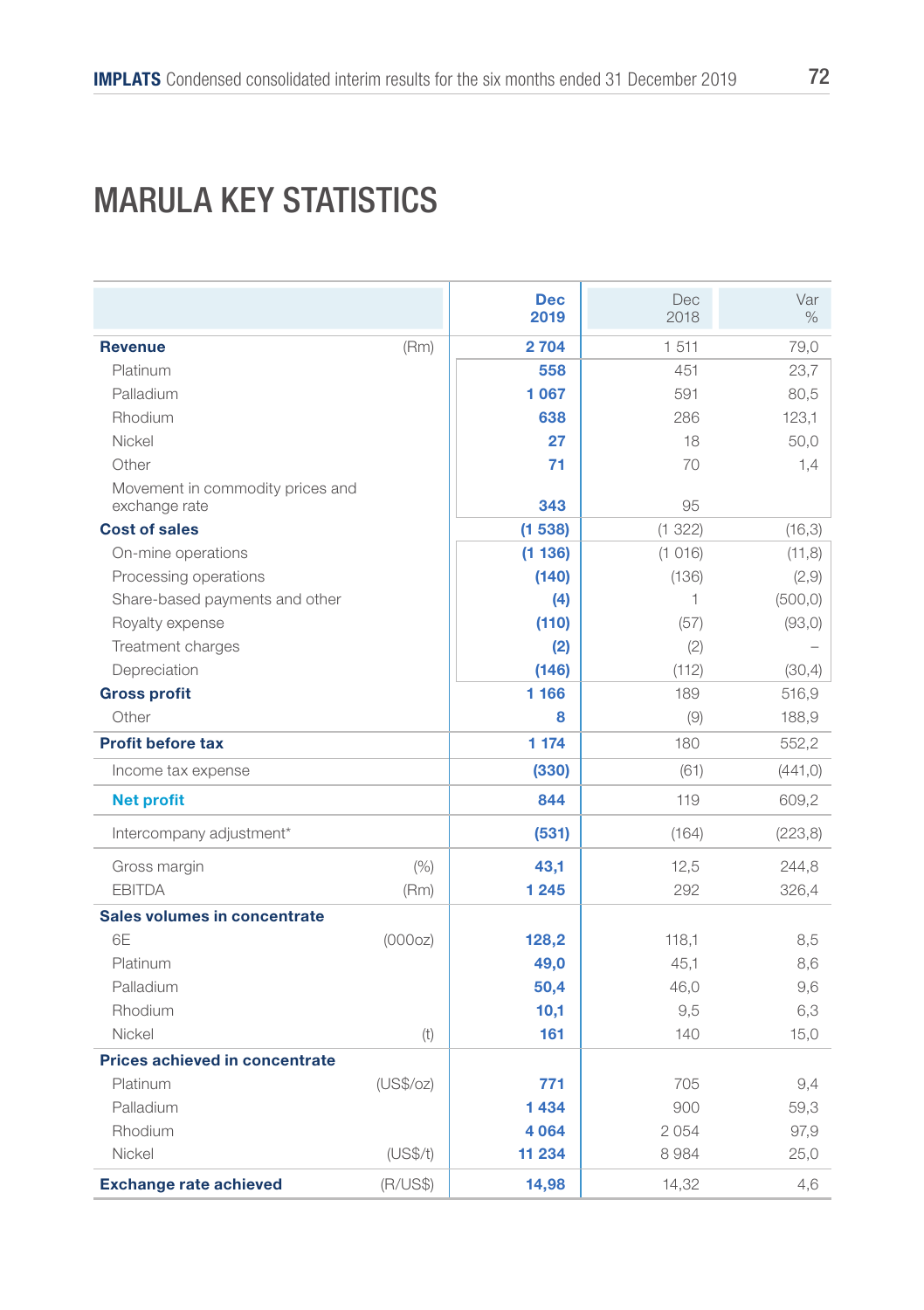#### **MARULA KEY STATISTICS CONTINUED**

|                                     |                       | <b>Dec</b><br>2019 | <b>Dec</b><br>2018 | Var<br>$\%$ |
|-------------------------------------|-----------------------|--------------------|--------------------|-------------|
| <b>Production</b>                   |                       |                    |                    |             |
| Tonnes milled                       | (000t)                | 970                | 955                | 1,6         |
| Headgrade (6E)                      | (g/t)                 | 4,60               | 4,37               | 5,2         |
| 6E in concentrate                   | (000oz)               | 124,3              | 117,8              | 5,5         |
| Platinum in concentrate             |                       | 47,5               | 44,9               | 5,8         |
| Palladium in concentrate            |                       | 48,9               | 45,8               | 6,8         |
| Rhodium in concentrate              |                       | 9,8                | 9,5                | 3,2         |
| Nickel in concentrate               | (t)                   | 156                | 139                | 12,2        |
| <b>Total cost</b>                   | (Rm)                  | 1 2 7 6            | 1 152              | (10, 8)     |
|                                     | (US\$m)               | 87                 | 81                 | (7,4)       |
| Per tonne milled                    | (R/t)                 | 1315               | 1 206              | (9,0)       |
|                                     | (US\$/t)              | 90                 | 85                 | (5,9)       |
| Per 6E ounce in concentrate         | (R/OZ)                | 10 265             | 9 7 7 9            | (5,0)       |
|                                     | (US\$/oz)             | 699                | 690                | (1,3)       |
| <b>Capital expenditure</b>          | (Rm)                  | 204                | 33                 | 518,2       |
|                                     | (US\$m)               | 14                 | $\mathfrak{D}$     | 600,0       |
| Stay-in-business capital            | (Rm)                  | 196                | 31                 | 532,3       |
| Replacement capital                 | (Rm)                  | 8                  | $\overline{2}$     | 300,0       |
| <b>All-in sustaining cost</b>       | (Rm)                  | 1556               | 1 218              | 27,8        |
|                                     | (US\$m)               | 106                | 86                 | 23,3        |
| Per 6E ounce sold                   | (R/OZ)                | 12 138             | 10 313             | 17,7        |
|                                     | (US\$/oz)             | 826                | 727                | 13,6        |
| Labour including capital at         |                       |                    |                    |             |
| period end                          | (no)                  | 4 2 6 0            | 4 0 7 6            | (4, 5)      |
| Own employees                       |                       | 3 2 7 7            | 3 2 5 4            | (0,7)       |
| Contractors                         |                       | 983                | 822                | (19,7)      |
| Centares per panel man per month    | (m <sup>2</sup> /man) | 25,3               | 24,1               | 5,0         |
| Tonnes milled per employee costed** | (t/man/<br>annum)     | 468                | 477                | (1, 9)      |

*\* The adjustment relates to sales by Marula to the Implats group which were still in the pipeline at period end.*

*\*\*Average working cost employees.*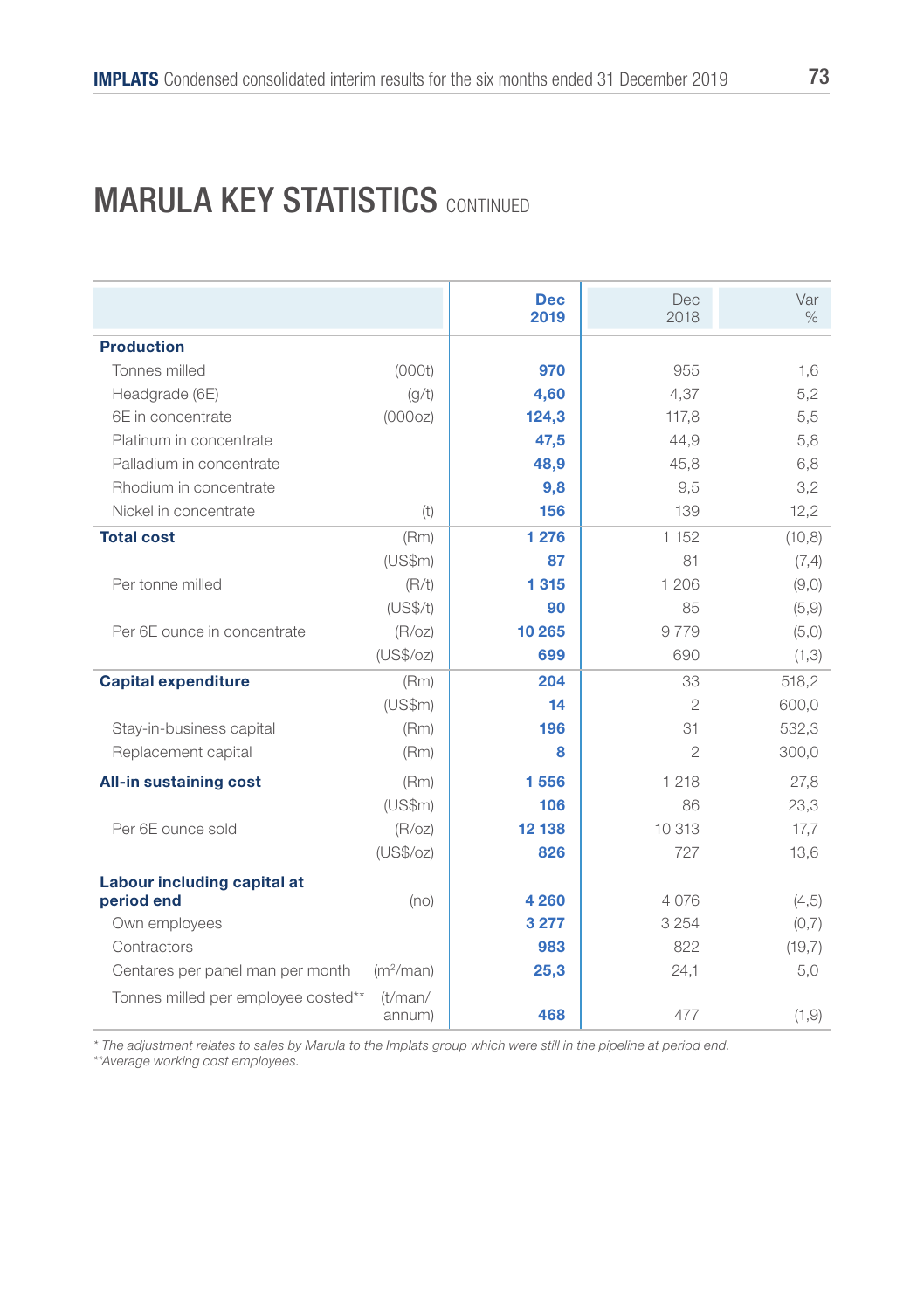# ZIMPLATS KEY STATISTICS

|                                        |           | <b>Dec</b><br>2019 | Dec<br>2018 | Var<br>$\%$ |
|----------------------------------------|-----------|--------------------|-------------|-------------|
| <b>Revenue</b>                         | (Rm)      | 5549               | 4 139       | 34,1        |
| Platinum                               |           | 1 3 3 1            | 1 3 8 3     | (3,8)       |
| Palladium                              |           | 2 1 3 3            | 1438        | 48,3        |
| Rhodium                                |           | 626                | 353         | 77,3        |
| Nickel                                 |           | 402                | 354         | 13,6        |
| Other                                  |           | 446                | 611         | (27,0)      |
| Movement in commodity prices           |           | 611                |             |             |
| <b>Cost of sales</b>                   |           | (3305)             | (3174)      | (4,1)       |
| On-mine operations                     |           | (1503)             | (1396)      | (7,7)       |
| Processing excluding smelter           |           | (751)              | (675)       | (11,3)      |
| Smelting operations                    |           | (103)              | (159)       |             |
| Corporate costs                        |           | (297)              | (252)       | (17, 9)     |
| Share-based payments and other         |           | (84)               | (14)        | (500, 0)    |
| Royalty expense                        |           | (193)              | (140)       | (37, 9)     |
| Treatment charges                      |           | 1                  | 0           | 0,0         |
| Depreciation                           |           | (656)              | (491)       | (33,6)      |
| Change in inventories                  |           | 281                | (47)        | 697,9       |
| <b>Gross profit/(loss)</b>             |           | 2 2 4 4            | 965         | 132,5       |
| Other                                  |           | (97)               | 422         | (123, 0)    |
| <b>Profit before tax</b>               |           | 2 1 4 7            | 1 387       | 54,8        |
| Income tax expense                     |           | (479)              | (395)       | (21,3)      |
| Net profit for the year                |           | 1668               | 992         | 68,1        |
| Intercompany adjustment*               |           | (900)              | (317)       | (183, 9)    |
| Gross margin                           | (% )      | 40,4               | 23,3        | 73,4        |
| <b>FBITDA</b>                          | (Rm)      | 2686               | 1905        | 41,0        |
| Sales volumes in concentrate/<br>matte |           |                    |             |             |
| 6F                                     | (000oz)   | 252,7              | 286,8       | (11, 9)     |
| Platinum                               |           | 115,9              | 133,5       | (13,2)      |
| Palladium                              |           | 99,0               | 110,5       | (10, 4)     |
| Rhodium                                |           | 10,1               | 11,8        | (14, 4)     |
| Nickel                                 | (t)       | 2436               | 2594        | (6,1)       |
| Prices achieved in concentrate/        |           |                    |             |             |
| matte<br>Platinum                      | (US\$/oz) | 782                | 731         |             |
| Palladium                              |           | 1466               | 918         | 7,0<br>59,7 |
| Rhodium                                |           | 4 200              | 2 102       | 99,8        |
| Nickel                                 | (US\$/t)  | 11 248             | 9615        | 17,0        |
| <b>Exchange rate achieved</b>          | (R/US\$)  | 14,69              | 14,18       | 3,6         |
|                                        |           |                    |             |             |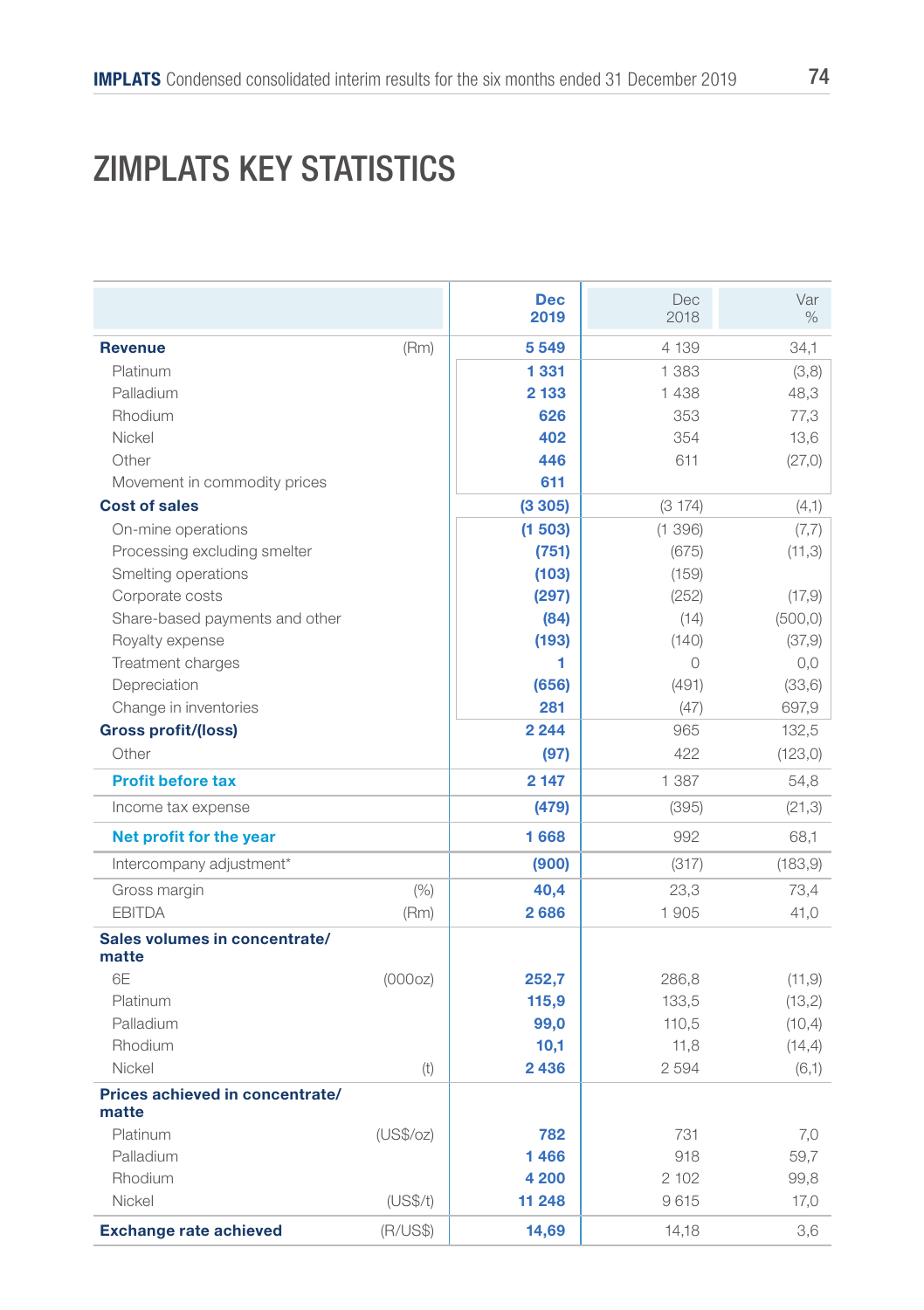### **ZIMPLATS KEY STATISTICS CONTINUED**

|                                     |                   | <b>Dec</b><br>2019 | Dec<br>2018 | Var<br>$\%$ |
|-------------------------------------|-------------------|--------------------|-------------|-------------|
| <b>Production</b>                   |                   |                    |             |             |
| Tonnes milled                       | (000t)            | 3 3 7 5            | 3 3 1 2     | 1,9         |
| Headgrade (6E)                      | (g/t)             | 3,48               | 3,48        | 0,1         |
| 6E in concentrate/matte             | (000oz)           | 267,4              | 289,0       | (7, 5)      |
| Platinum in concentrate/matte       |                   | 123,1              | 135,4       | (9,1)       |
| Palladium in concentrate/matte      |                   | 105,2              | 110,6       | (4, 9)      |
| Rhodium in concentrate/matte        |                   | 10,4               | 12,1        | (14, 0)     |
| Nickel in concentrate/matte         | (t)               | 2 2 7 4            | 2636        | (13,7)      |
| <b>Total cost</b>                   | (Rm)              | 2654               | 2482        | (6, 9)      |
|                                     | (US\$/t)          | 181                | 175         | (3,4)       |
| Per tonne milled                    | (R/t)             | 786                | 749         | (4, 9)      |
|                                     | (US\$/t)          | 54                 | 53          | (1, 9)      |
| Per 6E ounce in concentrate/matte   | (R/OZ)            | 9925               | 8588        | (15, 6)     |
|                                     | (US\$/oz)         | 676                | 606         | (11,6)      |
| <b>Capital expenditure</b>          | (Rm)              | 686                | 657         | 4,4         |
|                                     | (US\$m)           | 47                 | 46          | 2,2         |
| Stay-in-business capital            | (Rm)              | 484                | 467         | 3,6         |
|                                     | (US\$m)           | 33                 | 33          |             |
| Replacement capital                 | (Rm)              | 199                | 183         | 8,7         |
|                                     | (US\$m)           | 14                 | 13          | 7,7         |
| Expansion capital                   | (Rm)              | з                  | 7           | 57,1        |
|                                     | (US\$m)           | 0                  | $\bigcirc$  |             |
| <b>All-in sustaining cost</b>       | (Rm)              | 2750               | 2 2 5 7     | (21, 8)     |
|                                     | (US\$m)           | 187                | 159         | (17, 6)     |
| Per 6E ounce sold                   | (R/OZ)            | 10879              | 7871        | (38, 2)     |
|                                     | (US\$/oz)         | 741                | 555         | (33,5)      |
| Labour including capital at         |                   |                    |             |             |
| period end                          | (no)              | 6834               | 6 184       | (10,5)      |
| Own employees                       |                   | 3 3 3 5            | 3316        | (0,6)       |
| Contractors                         |                   | 3499               | 2868        | (22,0)      |
| Tonnes milled per employee costed** | (t/man/<br>annum) | 1 233,7            | 1 243,2     | (0, 8)      |

*\* The adjustment relates to sales by Zimplats to the Implats group which were still in the pipeline at period end. \*\* Average working cost employees.*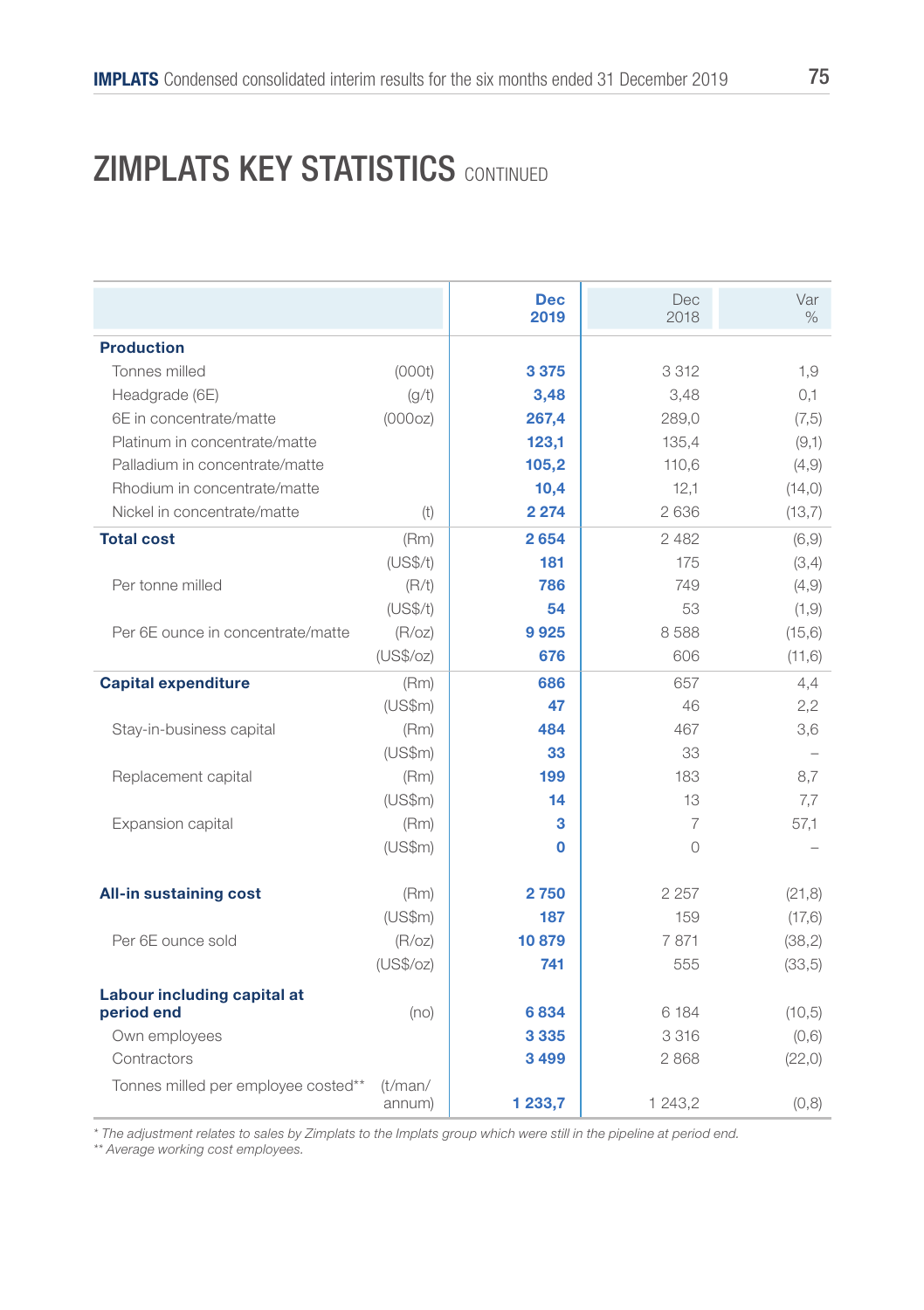# MIMOSA KEY STATISTICS

|                                  |           | <b>Dec</b><br>2019 | Dec<br>2018 | Var<br>$\%$ |
|----------------------------------|-----------|--------------------|-------------|-------------|
|                                  |           |                    |             |             |
| <b>Revenue</b><br>Platinum       | (Rm)      | 2651<br>644        | 2036        | 30,2        |
|                                  |           |                    | 650         | (0, 9)      |
| Palladium                        |           | 897                | 683         | 31,3        |
| Rhodium                          |           | 241                | 166         | 45,2        |
| Nickel                           |           | 313                | 271         | 15,5        |
| Other                            |           | 269                | 266         | 1,1         |
| Movement in commodity prices     |           | 287                |             |             |
| <b>Cost of sales</b>             |           | (1821)             | (1787)      | (1, 9)      |
| On-mine operations               |           | (1022)             | (939)       | (8, 8)      |
| Processing operations            |           | (343)              | (346)       | 0,9         |
| Corporate costs                  |           | (98)               | (99)        | 1,0         |
| Royalty expense                  |           | (79)               | (57)        | (38, 6)     |
| Treatment charges                |           | (144)              | (155)       | 7,1         |
| Depreciation                     |           | (242)              | (234)       | (3,4)       |
| Change in inventories            |           | 107                | 43          | 148,8       |
| <b>Gross profit</b>              |           | 830                | 249         | 233,3       |
| Gross margin                     | (% )      | 31,3               | 12,2        | 156,6       |
| Profit for the six months        | (Rm)      | 606                | 222         | 173,0       |
| 50% attributable to Implats      |           | 303                | 111         | 173,0       |
| Intercompany adjustment*         |           | (238)              | (62)        | (283, 9)    |
| Share of profit in Implats Group |           | 65                 | 49          | 32,7        |
| Sales volumes in concentrate     |           |                    |             |             |
| 6F                               | (000oz)   | 118,7              | 116,0       | 2,3         |
| Platinum                         |           | 55,7               | 56,2        | (0, 9)      |
| Palladium                        |           | 43,9               | 44,8        | (2, 0)      |
| Rhodium                          |           | 4,9                | 4,5         | 8,9         |
| Nickel                           | (t)       | 1623               | 1 603       | 1,2         |
| Prices achieved in concentrate   |           |                    |             |             |
| Platinum                         | (US\$/oz) | 788                | 816         | (3,4)       |
| Palladium                        |           | 1390               | 1074        | 29,4        |
| Rhodium                          |           | 3317               | 2577        | 28,7        |
| Nickel                           | (US\$/t)  | 13 131             | 11 917      | 10,2        |
| <b>Exchange rate achieved</b>    | (R/US\$)  | 14,69              | 14,18       | 3,6         |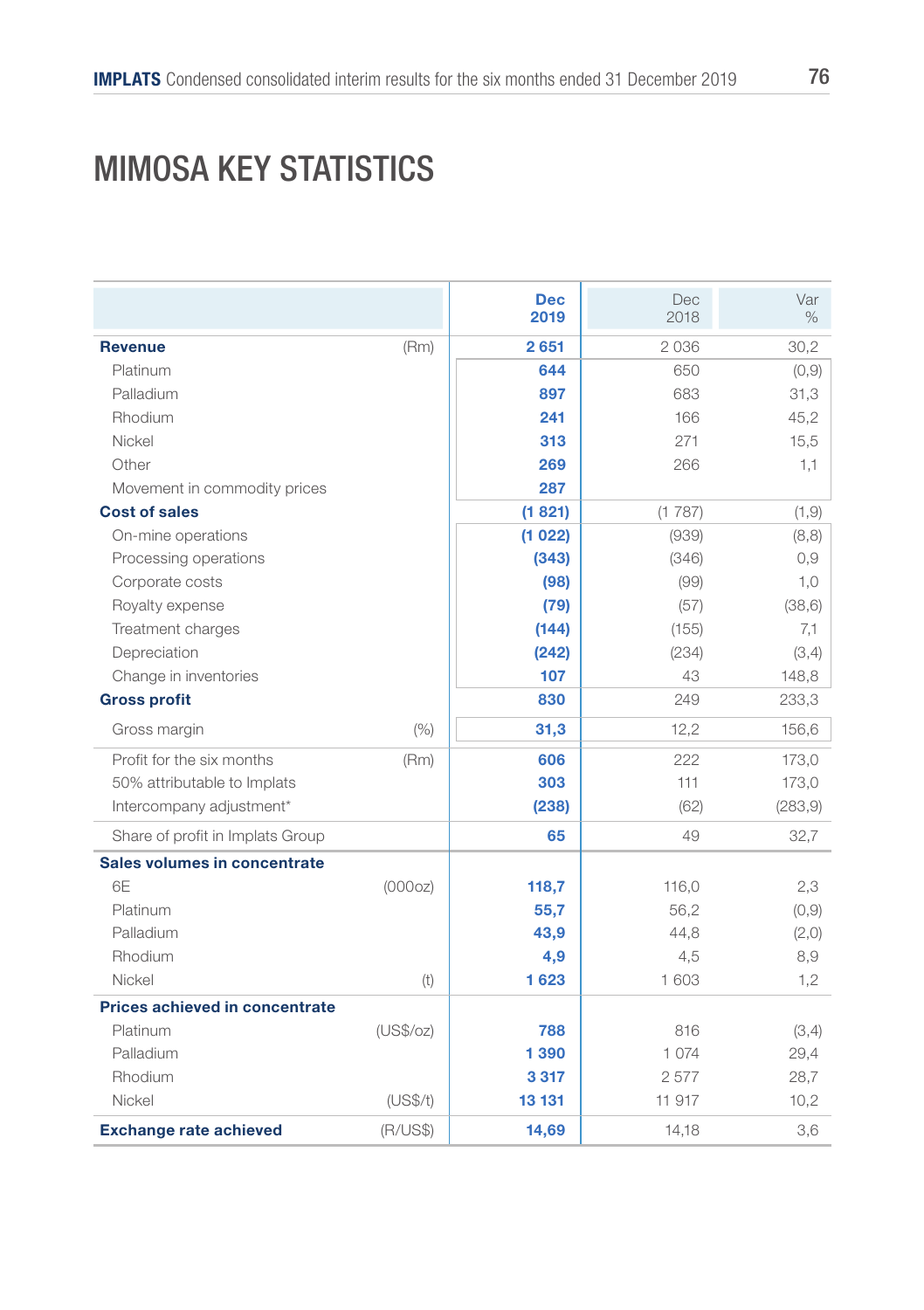#### **MIMOSA KEY STATISTICS CONTINUED**

|                                     |           | <b>Dec</b><br>2019 | Dec<br>2018 | Var<br>$\%$ |
|-------------------------------------|-----------|--------------------|-------------|-------------|
| <b>Production</b>                   |           |                    |             |             |
| Tonnes milled                       | (000t)    | 1 306              | 1408        | (7,2)       |
| Headgrade (6E)                      | (q/t)     | 3,84               | 3,83        | 0,4         |
| 6E in concentrate                   | (000oz)   | 120,0              | 131,8       | (9,0)       |
| Platinum in concentrate             |           | 56,5               | 61.7        | (8,4)       |
| Palladium in concentrate            |           | 44,4               | 49,0        | (9,4)       |
| Rhodium in concentrate              |           | 4,7                | 5,4         | (13,0)      |
| Nickel in concentrate               | (t)       | 1644               | 1791        | (8,2)       |
| <b>Total cost</b>                   | (Rm)      | 1463               | 1 384       | (5,7)       |
|                                     | (US\$m)   | 100                | 98          | (2,0)       |
| Per tonne milled                    | (R/t)     | 1 1 2 0            | 983         | (13, 9)     |
|                                     | (US\$/t)  | 76                 | 69          | (10,1)      |
| Per 6E ounce in concentrate         | (R/OZ)    | 12 192             | 10 501      | (16,1)      |
|                                     | (US\$/oz) | 830                | 741         | (12,0)      |
| <b>Capital expenditure</b>          | (Rm)      | 360                | 349         | 3,2         |
|                                     | (US\$m)   | 25                 | 25          |             |
| <b>All-in sustaining cost</b>       | (Rm)      | 1 2 3 9            | 1 472       | 15,8        |
|                                     | (US\$m)   | 84                 | 104         | 18,8        |
| Per 6E ounce sold                   | (R/OZ)    | 10 438             | 12 690      | 17,7        |
|                                     | (US\$/oz) | 711                | 895         | 20,6        |
| <b>Labour including capital</b>     | (no)      | 2 3 3 1            | 2 3 1 0     | (0, 9)      |
| Own employees                       |           | 1 301              | 1 349       | 3,6         |
| Contractors                         |           | 1030               | 961         | (7,2)       |
| Tonnes milled per employee costed** | (t/man/   |                    |             |             |
|                                     | annum)    | 1 1 3 7            | 1 2 3 0     | (7, 6)      |

*\* The adjustment relates to sales by Mimosa to the Implats group which were still in the pipeline at period end. \*\* Average working cost employees.*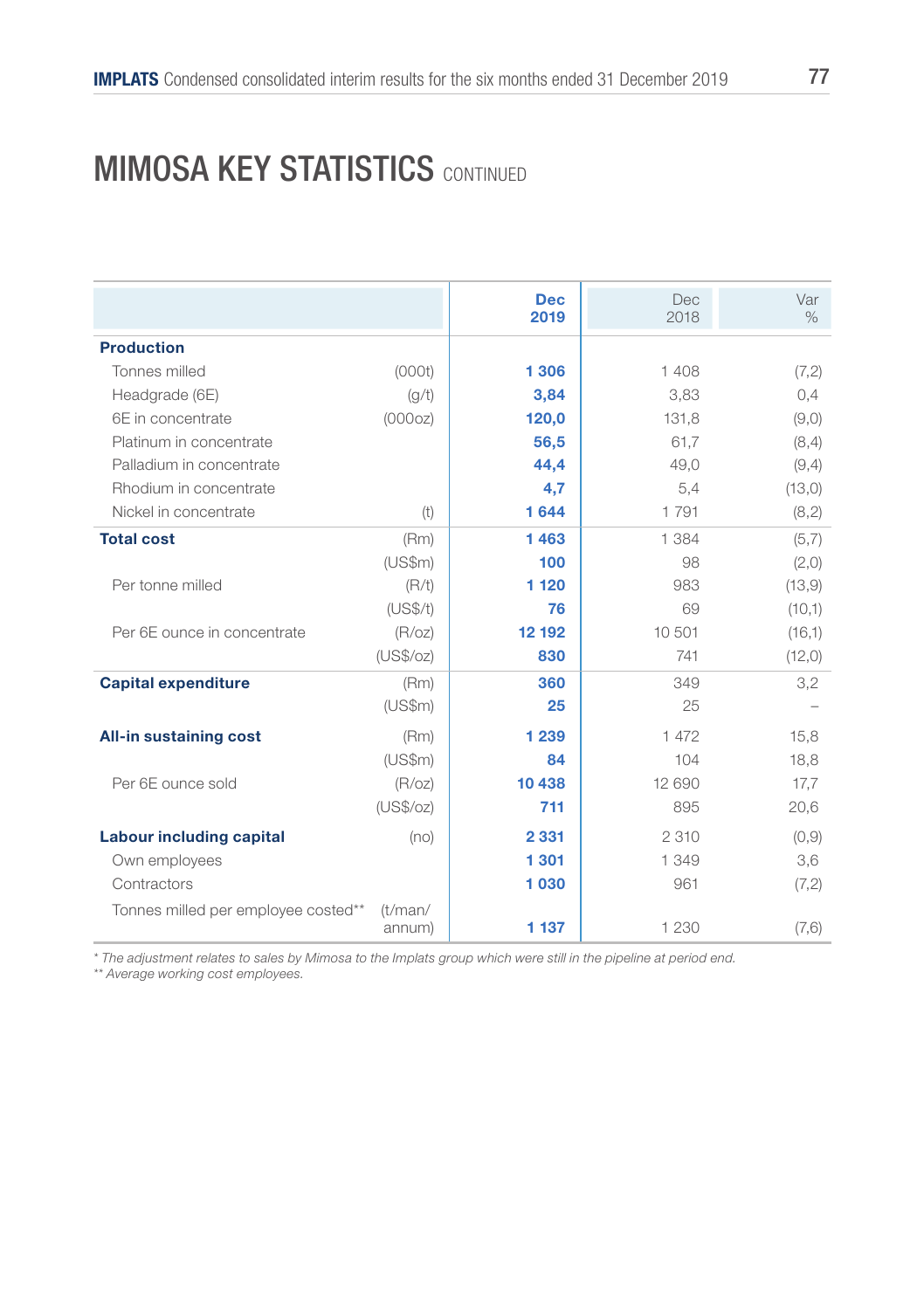# TWO RIVERS KEY STATISTICS

|                                                   |           | <b>Dec</b><br>2019 | <b>Dec</b><br>2018 | Var<br>$\%$ |
|---------------------------------------------------|-----------|--------------------|--------------------|-------------|
| <b>Revenue</b>                                    | (Rm)      | 2680               | 1928               | 39,0        |
| Platinum                                          |           | 766                | 739                | 3,7         |
| Palladium                                         |           | 844                | 631                | 33,8        |
| Rhodium                                           |           | 774                | 418                | 85,2        |
| Nickel                                            |           | 47                 | 40                 | 17,5        |
| Other                                             |           | 28                 | 100                | (72, 0)     |
| Movement in commodity prices and<br>exchange rate |           | 221                |                    |             |
| <b>Cost of sales</b>                              |           | (1736)             | (1450)             | (19,7)      |
| On-mine operations                                |           | (1094)             | (1035)             | (5,7)       |
| Processing operations                             |           | (235)              | (209)              | (12, 4)     |
| Royalty expense                                   |           | (93)               | (54)               | (72, 2)     |
| Treatment charges                                 |           | (15)               | (16)               | 6,3         |
| Chrome costs                                      |           | (31)               | (26)               | (19, 2)     |
| Depreciation                                      |           | (198)              | (168)              | (17,9)      |
| Change in inventory                               |           | (70)               | 58                 | (220,7)     |
| <b>Gross profit</b>                               |           | 944                | 478                | 97,5        |
| Gross margin                                      | (% )      | 35,2               | 24,8               | 41,9        |
| Profit for the six months                         | (Rm)      | 660                | 334                | 97,6        |
| 46% attributable to Implats                       |           | 304                | 154                | 97,4        |
| Intercompany adjustment*                          |           | (138)              | (16)               | (762, 5)    |
| Share of profit in Implats Group                  |           | 166                | 138                | 20,3        |
| Sales volumes in concentrate                      |           |                    |                    |             |
| 6F                                                | (000oz)   | 132,4              | 161,6              | (18,1)      |
| Platinum                                          |           | 62,4               | 75,7               | (17, 6)     |
| Palladium                                         |           | 36,9               | 44,2               | (16, 5)     |
| Rhodium                                           |           | 10,8               | 13,4               | (19,4)      |
| Nickel                                            | (t)       | 238                | 278                | (14, 4)     |
| Prices achieved in concentrate                    |           |                    |                    |             |
| Platinum                                          | (US\$/oz) | 836                | 688                | 21,4        |
| Palladium                                         |           | 1558               | 1 0 0 6            | 54,8        |
| Rhodium                                           |           | 4899               | 2 2 0 7            | 122,0       |
| Nickel                                            | (US\$/t)  | 13559              | 10 0 36            | 35,1        |
| <b>Exchange rate achieved</b>                     | (R/US\$)  | 14,70              | 14,19              | 3.6         |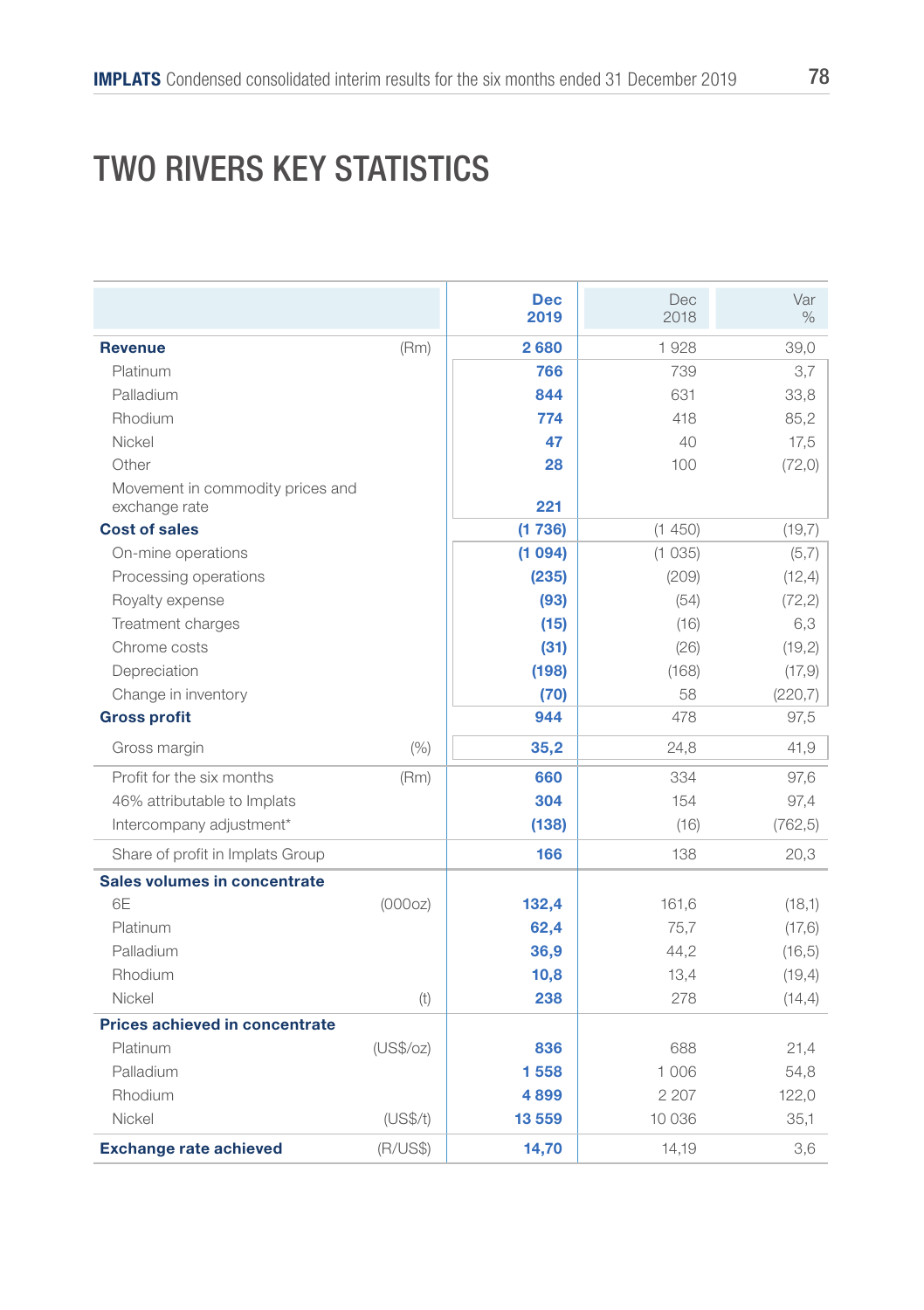### **TWO RIVERS KEY STATISTICS CONTINUED**

|                                      |                   | <b>Dec</b><br>2019 | <b>Dec</b><br>2018 | Var<br>$\%$ |
|--------------------------------------|-------------------|--------------------|--------------------|-------------|
| <b>Production</b>                    |                   |                    |                    |             |
| Tonnes milled ex-mine                | (000t)            | 1646               | 1667               | (1,3)       |
| Headgrade (6E)                       | (g/t)             | 3,45               | 3,53               | (2,5)       |
| 6E in concentrate                    | (000oz)           | 138,2              | 161.0              | (14,2)      |
| Platinum in concentrate              |                   | 65,2               | 75,6               | (13, 8)     |
| Palladium in concentrate             |                   | 38,3               | 43,7               | (12, 4)     |
| Rhodium in concentrate               |                   | 11,2               | 13,3               | (15,8)      |
| Nickel in concentrate                | (t)               | 240                | 296                | (18, 9)     |
| <b>Total cost (excluding chrome)</b> | (Rm)              | 1 3 2 9            | 1 244              | (6,8)       |
|                                      | (US\$/t)          | 90                 | 88                 | (2,3)       |
| Per tonne milled                     | (R/t)             | 807                | 746                | (8,2)       |
|                                      | (US\$/t)          | 55                 | 53                 | (3,8)       |
| Per 6E ounce in concentrate          | (R/OZ)            | 9616               | 7727               | (24, 4)     |
|                                      | (US\$/oz)         | 655                | 545                | (20, 2)     |
| <b>Capital expenditure</b>           | (Rm)              | 391                | 247                | 58,3        |
|                                      | (US\$m)           | 27                 | 17                 | 58,8        |
| Stay-in-business capital             | (Rm)              | 277                | 148                | 87,2        |
| Replacement capital                  | (Rm)              | 114                | 99                 | 15,2        |
| <b>All-in sustaining cost</b>        | (Rm)              | 1616               | 1406               | (14.9)      |
|                                      | (US\$m)           | 110                | 99                 | (11,1)      |
| Per 6E ounce sold                    | (R/OZ)            | 12 205             | 8701               | (40,3)      |
|                                      | (US\$/oz)         | 831                | 614                | (35,3)      |
| <b>Labour including capital</b>      | (No)              | 3406               | 3110               | (9,5)       |
| Own employees                        |                   | 2 3 8 5            | 2 3 1 5            | (3,0)       |
| Contractors                          |                   | 1021               | 795                | (28, 4)     |
| Tonnes milled per employee costed**  | (t/man/<br>annum) | 983                | 1057               | (7,0)       |

*\* The adjustment relates to sales from Two Rivers to the Implats group which at year-end was still in the pipeline. \*\* Average working cost employees. Note: These results have been equity accounted.*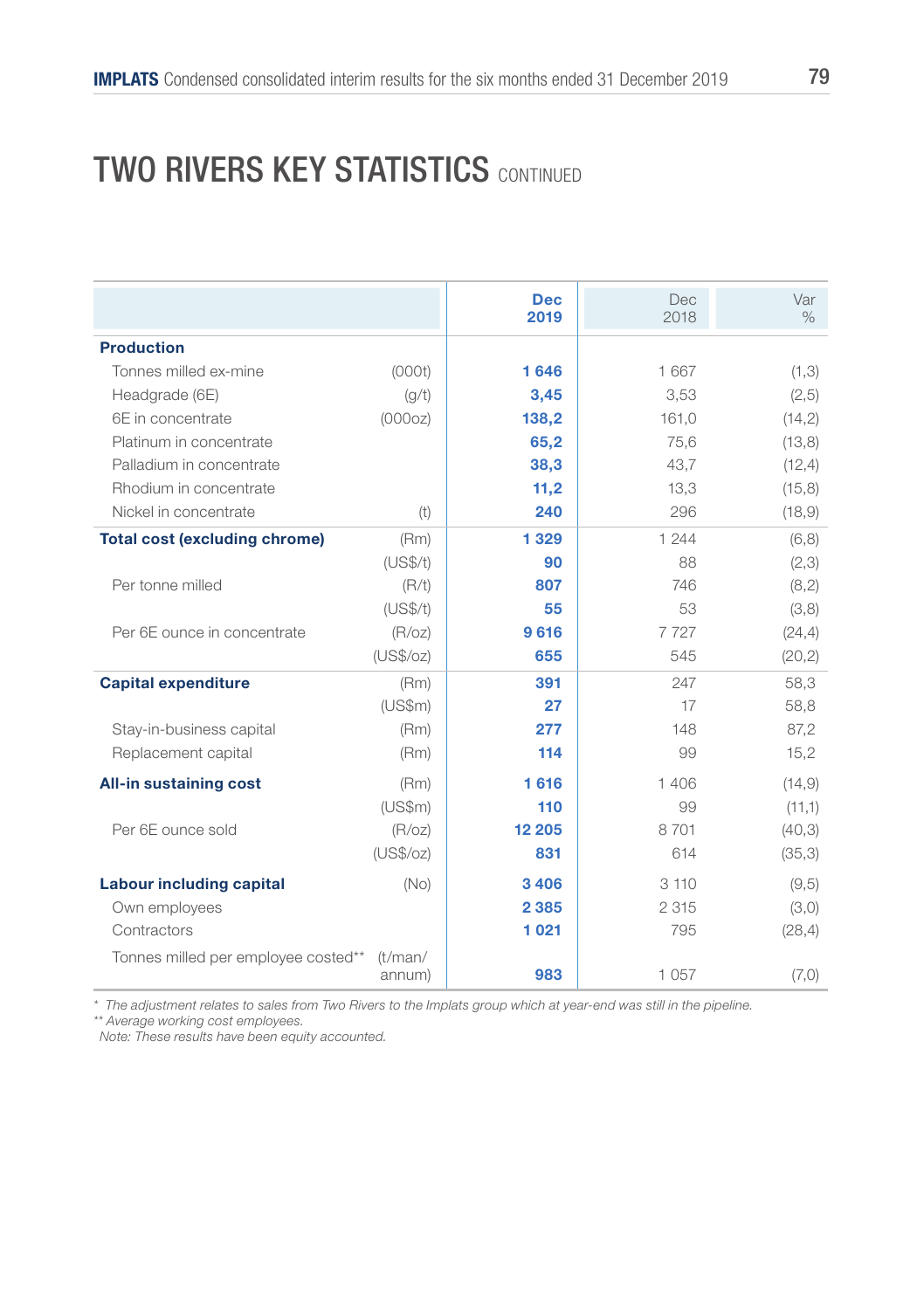### IRS KEY STATISTICS

| <b>Revenue</b><br>Platinum<br>Palladium<br>Rhodium<br>Nickel<br>Other | (Rm) | <b>Dec</b><br>2019<br>11 782<br>3583<br>4016 | <b>Dec</b><br>2018<br>12 601<br>4541<br>4 0 18 | Var<br>$\%$<br>(6, 5)<br>(21,1) |
|-----------------------------------------------------------------------|------|----------------------------------------------|------------------------------------------------|---------------------------------|
|                                                                       |      |                                              |                                                |                                 |
|                                                                       |      |                                              |                                                |                                 |
|                                                                       |      |                                              |                                                |                                 |
|                                                                       |      |                                              |                                                | (0,0)                           |
|                                                                       |      | 2456                                         | 1 688                                          | 45,5                            |
|                                                                       |      | 515                                          | 891                                            | (42, 2)                         |
|                                                                       |      | 1 2 1 2                                      | 1463                                           | (17, 2)                         |
| <b>Cost of sales</b>                                                  |      | (11804)                                      | (11166)                                        | (5,7)                           |
| Metals purchased                                                      |      | (16617)                                      | (10495)                                        | (58,3)                          |
| Smelting operations                                                   |      | (345)                                        | (249)                                          | (38, 6)                         |
| Refining and marketing operations                                     |      | (411)                                        | (409)                                          | (0,5)                           |
| Corporate costs                                                       |      | (91)                                         | (62)                                           | (46, 8)                         |
| Change in metal inventories                                           |      | 5660                                         | 49                                             | 11 451,0                        |
| <b>Gross profit in Implats Group</b>                                  |      | (22)                                         | 1 4 3 5                                        | (101, 5)                        |
| Metals purchased - foreign                                            |      |                                              |                                                |                                 |
| exchange adjustment                                                   |      |                                              | (10)                                           | 100,0                           |
| Other                                                                 |      | 23                                           | (85)                                           | 127,1                           |
| <b>Profit before tax</b>                                              |      | 1                                            | 1 340                                          | (99, 9)                         |
| Income tax expense                                                    |      |                                              | (373)                                          | 100,0                           |
| Net profit for the year                                               |      | 1                                            | 967                                            | (99, 9)                         |
| Gross margin                                                          | (% ) | (0, 2)                                       | 11,4                                           | (101, 8)                        |
| <b>EBITDA</b>                                                         | (Rm) | (7)                                          | 1 3 2 7                                        | (100, 5)                        |
| <b>Revenue</b>                                                        | (Rm) | 11782                                        | 12 601                                         | (6, 5)                          |
| Direct sales to customers                                             |      | (4596)                                       | 468                                            | (1082,1)                        |
| Sales via Impala                                                      |      | 16 087                                       | 11 895                                         | 35,2                            |
|                                                                       |      | 290                                          | 236                                            | 22,5                            |
| Toll treatment - external                                             |      |                                              |                                                |                                 |
|                                                                       |      |                                              |                                                |                                 |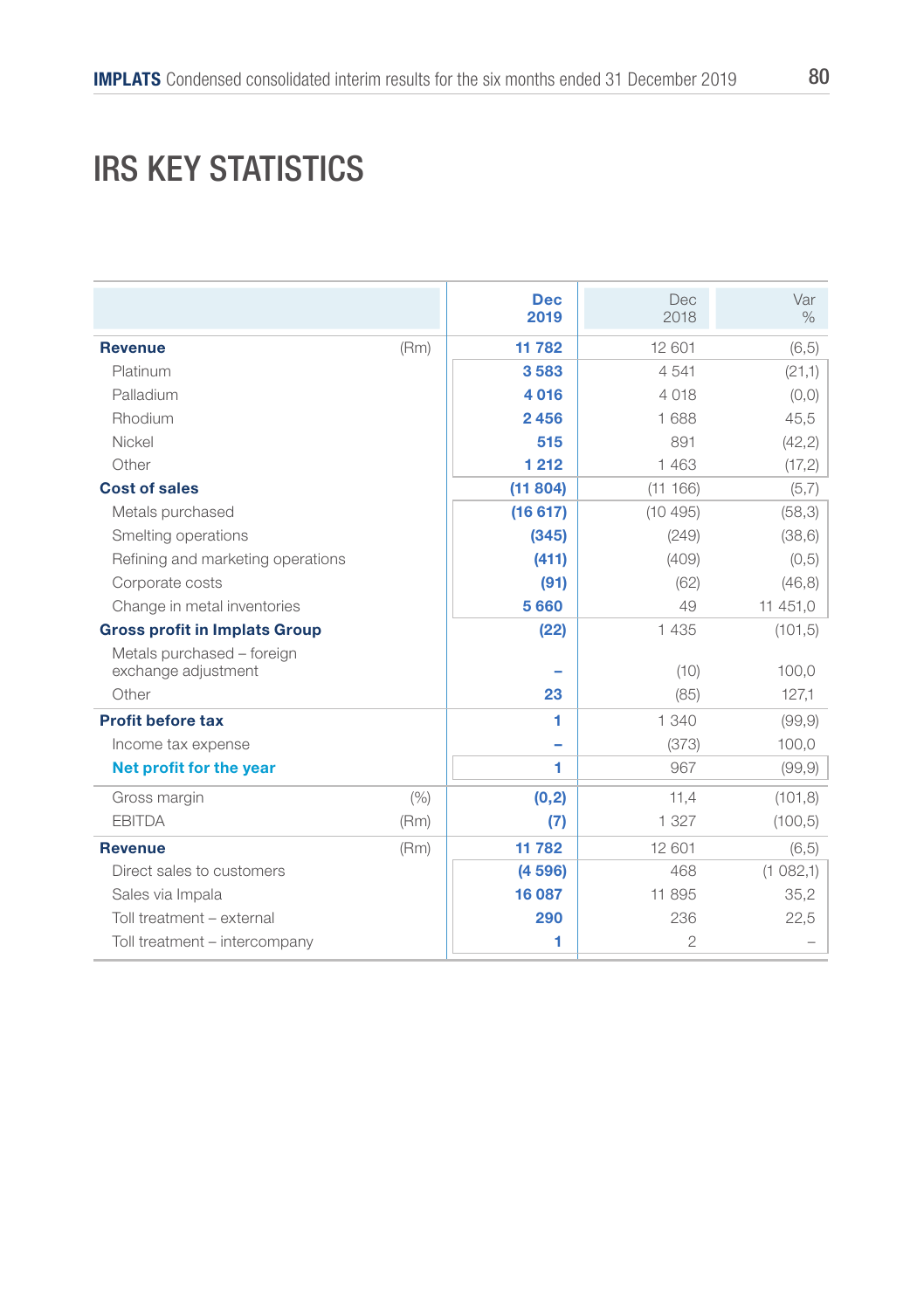#### **IRS KEY STATISTICS CONTINUED**

|                               |           | <b>Dec</b><br>2019 | <b>Dec</b><br>2018 | Var<br>$\%$ |
|-------------------------------|-----------|--------------------|--------------------|-------------|
| <b>Total sales volumes</b>    |           |                    |                    |             |
| 6F                            | (000oz)   | 563,0              | 803,5              | (29, 9)     |
| Platinum                      |           | 277,2              | 386,4              | (28, 3)     |
| Palladium                     |           | 174,5              | 273,2              | (36,1)      |
| Rhodium                       |           | 41,0               | 49,9               | (17, 9)     |
| Nickel                        | (t)       | 2532               | 4876               | (48,1)      |
| <b>Prices achieved</b>        |           |                    |                    |             |
| Platinum                      | (US\$/oz) | 872                | 829                | 5,2         |
| Palladium                     |           | 1546               | 1035               | 49,3        |
| Rhodium                       |           | 4 0 5 5            | 2 3 9 5            | 69,3        |
| Nickel                        | (US\$/t)  | 13844              | 13 393             | 3,4         |
| <b>Exchange rate achieved</b> | (R/US\$)  | 14,69              | 14,18              | 3,6         |
| <b>Refined production</b>     |           |                    |                    |             |
| 6E refined production         | (000oz)   | 548,5              | 845,5              | (35,1)      |
| Platinum                      |           | 279,4              | 394,8              | (29, 2)     |
| Palladium                     |           | 157,8              | 283,0              | (44,2)      |
| Rhodium                       |           | 26,7               | 61,9               | (56, 9)     |
| Nickel                        | (t)       | 4 188              | 6699               | (37,5)      |
| <b>Metal returned</b>         |           |                    |                    |             |
| 6E                            | (000oz)   | 0,6                | 2,3                | (73, 9)     |
| Platinum                      |           | 0,1                | 0,7                | (85,7)      |
| Palladium                     |           | 0,3                | 1,6                | (81,3)      |
| Rhodium                       |           | 0,1                | 0,0                |             |
| Nickel                        | (t)       | 1656               | 1749               | (5,3)       |